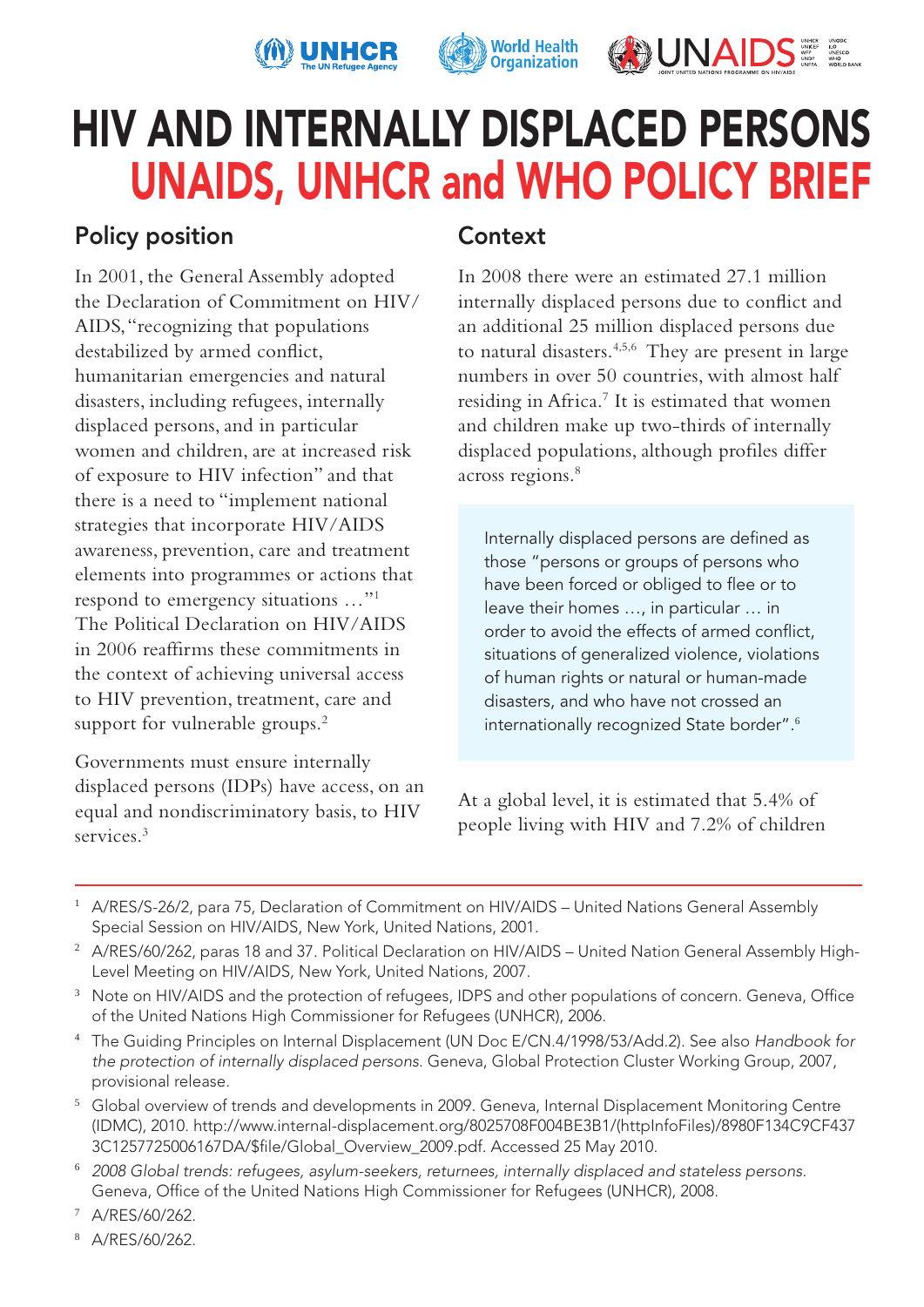living with HIV were affected by conflict, humanitarian crises and/or displacement in 2006. In order for governments to meet their obligations under international law to fulfil the right to health for all and to meet their commitment to begin to reverse the spread of HIV by 2015, they must address the HIVrelated vulnerabilities, risks and needs among internally displaced persons. They must do so in meeting their obligations to respect, protect and fulfil the rights of internally displaced persons under international and domestic law as for other nondisplaced persons in their country.<sup>10</sup>

#### Access to prevention, treatment, care and support

Providing HIV services to internally displaced persons and others affected by humanitarian crises is a difficult undertaking, as health, community structures and other services and infrastructure are often destroyed in situations of conflict or natural disasters.<sup>11</sup> Multisectoral minimum initial HIV interventions (as defined in the 2009 Inter-Agency Standing Committee (IASC) guidelines for addressing HIV in humanitarian settings) should be implemented as early as possible after the onset of a humanitarian crisis, regardless of the context, followed by an expanded package of prevention, treatment, care and support that is tailored to the epidemiological context and integrated within both national HIV programmes and other related local services. <sup>12</sup>

Particular challenges to providing internally displaced persons with HIV prevention, treatment, care and support services include the following.

- **Moving populations:** some internal displacement is temporary or volatile, and internally displaced persons may often be on the move between different locations.
- **Providing outreach:** some internally displaced persons may not want to reveal their HIV status for fear of retaliation or discrimination. This factor, combined with other protection issues, makes outreach difficult.
- **Accessing services:** in some areas, access will be limited due to increased insecurity, restrictions due to lack of identity cards or requirement for payment of services.
- **Deteriorating community and health infrastructure.**
- **Estimating the size and location** of the displaced population in order to develop important indicators such as rates, service coverage and accessibility to services.
- **Developing technical capacity and** specific expertise on HIV in emergency and humanitarian settings.
- **Monitoring and evaluating** the impact of HIV interventions.

<sup>9</sup> See Lowicki-Zucca M et al. Estimates of HIV burden in emergencies. *Sexually Transmitted Infections*, 2008, 84(Suppl. 1):i42–i48. Note that this best available estimate was based on all people affected by conflict and natural disasters, and this constitutes a broader population than internally displaced persons alone.

<sup>&</sup>lt;sup>10</sup> Principle 1 of the Guiding Principles on Internal Displacement. These rights include the right to privacy and freedom from discrimination (International Covenant on Civil and Political Rights, Articles 17 and 26).

<sup>11</sup> See, for example, Pincock S. Indonesia struggles to resurrect health services. *Lancet*, 2005, 365:281; and Brown H. Sri Lanka banks on sustaining initial success. *Lancet*, 2005, 365:282.

<sup>&</sup>lt;sup>12</sup> Guidelines for HIV/AIDS interventions in emergency settings. Geneva, Inter-Agency Standing Committee (IASC), 2003 and 2009. http://www.who.int/hac/techguidance/pht/IASCHIV2009En.pdf.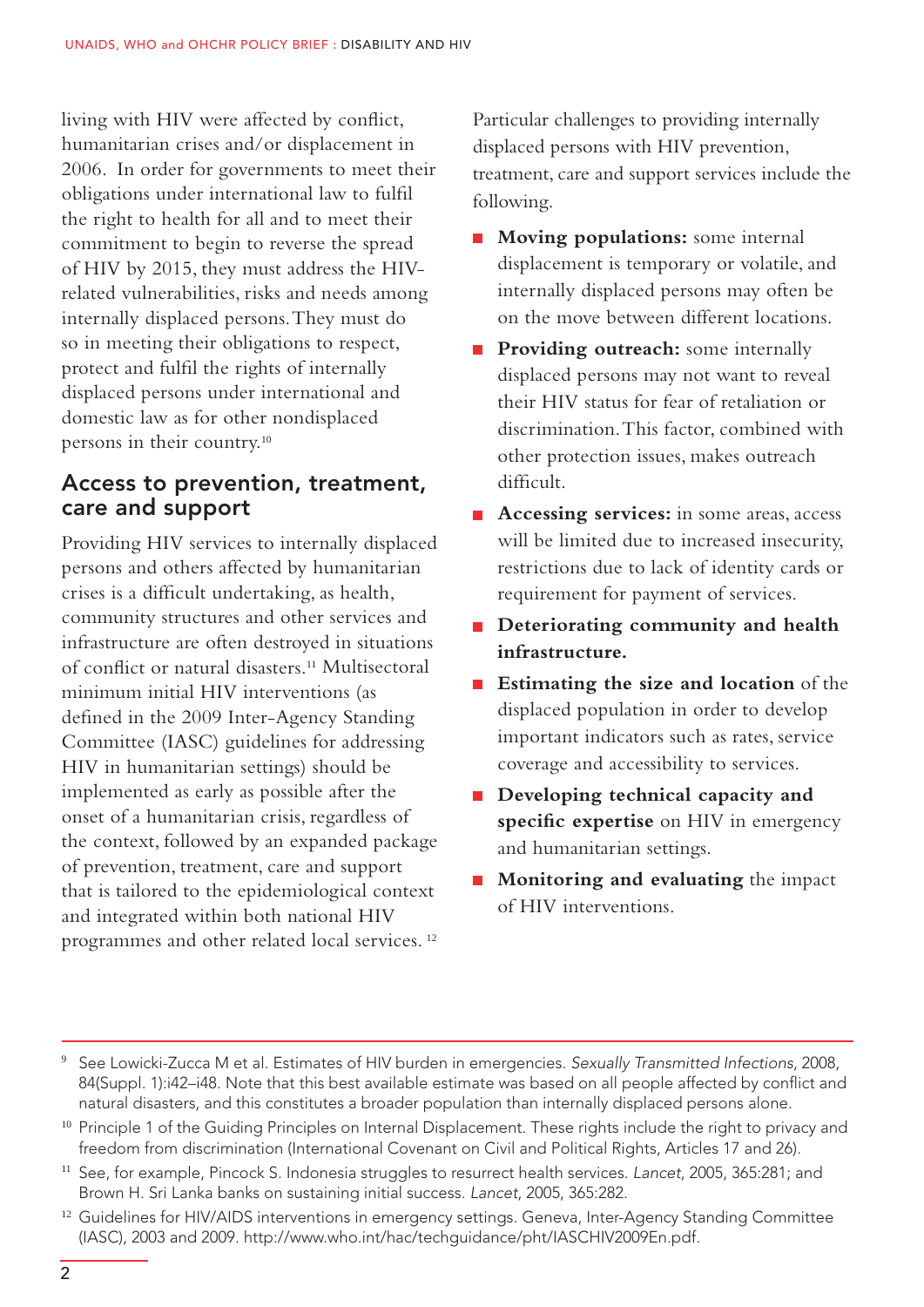#### UNAIDS, UNHCR and WHO recommend the following:

## Actions for governments

- **Incorporate internally displaced persons** into national HIV policies, strategic plans and proposals and ensure they have equal access<sup>13</sup> as nationals and other persons in the country to HIV services.
- **E** Ensure that HIV is integrated into emergency preparedness and contingency planning.
- **Ensure policies and programmes are** designed, implemented, monitored and evaluated with the participation of internally displaced persons.
- **Ensure that appropriate laws, policies** and programmes, including those related to HIV, are adopted towards the full realization of the rights of all internally displaced persons.
- **Ensure HIV programmes are rights**and evidence-based tailored to the epidemiological context.
- Integrate HIV into assessments done among internally displaced persons across key sectors such as health, protection, nutrition, food and education.
- **Ensure internally displaced children** and young people have full access to information on HIV as part of the education curriculum as well as in the informal educational sector.<sup>14</sup>
- **Provide culturally and linguistically** appropriate HIV prevention, treatment, care and support programmes that are adapted to the needs of internally displaced persons.

**Implement information and education** programmes that aim to dispel misconceptions and counter discrimination and social exclusion of internally displaced persons and people living with HIV among internally displaced persons.

# Actions for civil society

- **Provide culturally and linguistically** appropriate HIV prevention, treatment, care and support programmes that are adapted to the needs of internally displaced persons.
- **Implement information and education** programmes that aim to dispel misconceptions and counter discrimination and social exclusion of internally displaced persons and people living with HIV among internally displaced persons.

## Actions for international partners and donors

- Integrate and include responses to the HIV needs of internally displaced persons in humanitarian action plans as well as emergency preparedness and contingency planning.
- Advocate with governments and donors to ensure internally displaced persons are included in national HIV strategic plans, HIV policies and HIV funding proposals.
- **Fund and help implement HIV prevention,** treatment, care and support services for internally displaced persons.
- $\blacksquare$  Ensure that HIV policies and interventions are mainstreamed into:

<sup>&</sup>lt;sup>13</sup> Per general comment no. 14 on right to health accessibility has four overlapping dimensions: (1) nondiscrimination, (2) physical accessibility, (3) economic accessibility and (4) information accessibility.

<sup>&</sup>lt;sup>14</sup> For further recommendations on internal displacement and education, see Educational responses to HIV and AIDS for refugees and internally displaced persons: discussion paper for decision makers. Paris, United Nations Educational, Scientific and Cultural Organization (UNESCO), 2007.